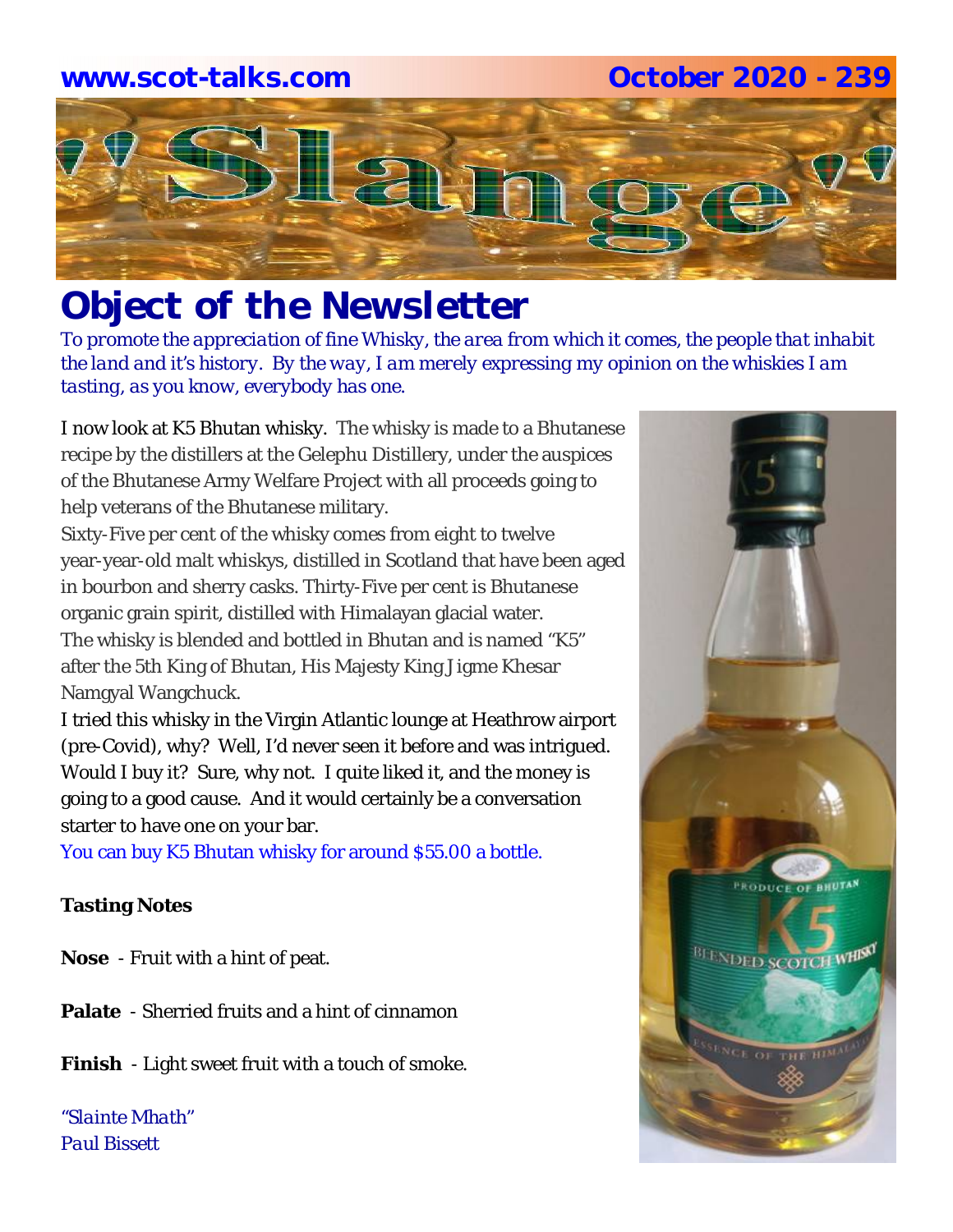# **www.scot-talks.com October 2020 - 239**Lain

# **What you should know before taking another sip of scotch** By Molly Allen

There's a certain je ne sais quoi to sitting down and sipping on a glass of scotch. Place yourself in a moody library or the sitting room of a historic castle, and you've really upped the ante. This fine spirit is often consumed either neat in a glass, with a few rocks, or with a splash of water, and scotch aficionados love to take in all the flavor it has to offer. One of the darker spirits, as opposed to clear vodka and gin, scotch offers flavors and notes of honey, caramel, vanilla, spice, smoke, and even fruit, depending on the scotch. And no, it definitely does not taste like butterscotch. And while's certainly there's a bit of intimidation that comes with the idea of sitting down with a glass of scotch, it may be quite approachable for others. If you're on the first half of that equation, there's no need to fear. We decided to dive in on the history of scotch and the ways people love to enjoy it to learn a bit more about this fascinating spirit. This is everything you should know before taking another sip of scotch.

# **Scotch is the whiskey of Scotland**

When it comes to whiskey, there's a multitude of varieties to become familiar with. And depending on the area the whiskey is coming from, the spelling may differ. It will either be spelled "whisky," or in the case of scotch, it will be known as scotch whisky.

Bourbon, scotch, Irish whiskey, and rye all live in the same category of whiskey, but each has its own distinction based on how and where the spirit is made. As the saying goes, all scotch is whiskey, but not all whiskey is scotch.

While bourbon must be made in the United States to be considered bourbon and Irish whiskey is required to be made and aged in Ireland, the same goes for scotch. To be considered scotch, the spirit must be produced at a distillery in Scotland. Along with production, it must also be aged in Scotland.

# **Scotch has been around for centuries**

Scotch is not a new spirit on the market by any means. In fact, it's been around for centuries. The earliest mention of scotch dates back to 1494 with the first mention of distilling in Scotland in historic tax records. Scotsman Friar John Cor had purchased plenty of malted barley to make "aqua vitae" (or "water off life"), producing 1,500 bottles of a strong spirit that was revised and perfected over multiple years.

Over time, scotch was produced more frequently and grew in popularity, especially throughout Scotland's cold winters. With so many producers selling their product, Scottish Parliament took notice and imposed the first tax on spirits in 1644. But that only led to more people making scotch illegally. The Duke of Gordon made waves in the industry with a proposal to Scotland's House of Lords that the government promote the distillation of scotch and make it profitable as an export, introducing the Excise Act in 1823.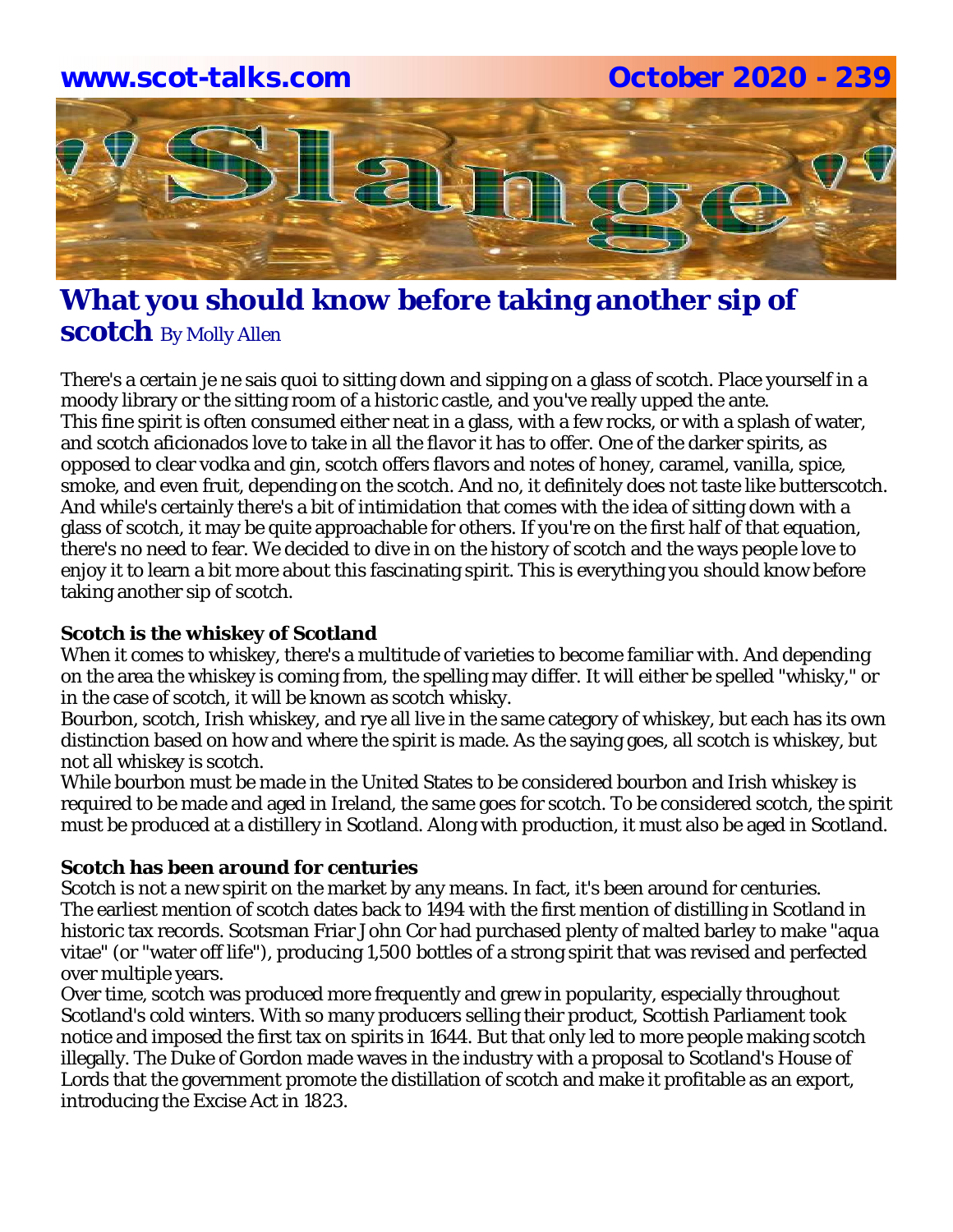# **www.scot-talks.com October 2020 - 239**

Below is a simple guide to help you choose your Whisky, and the flavor notes you should expect from it. Being Scottish I recommend you find a likely candidate and try it in a bar before buying the whole bottle. This Issue; K5 Butan Whisky For more information on this whisky go to https:// druksell.com/products/k5-whiskey



Floral, Herbal, fresh

Nutty, biscuit (cookie), Subtle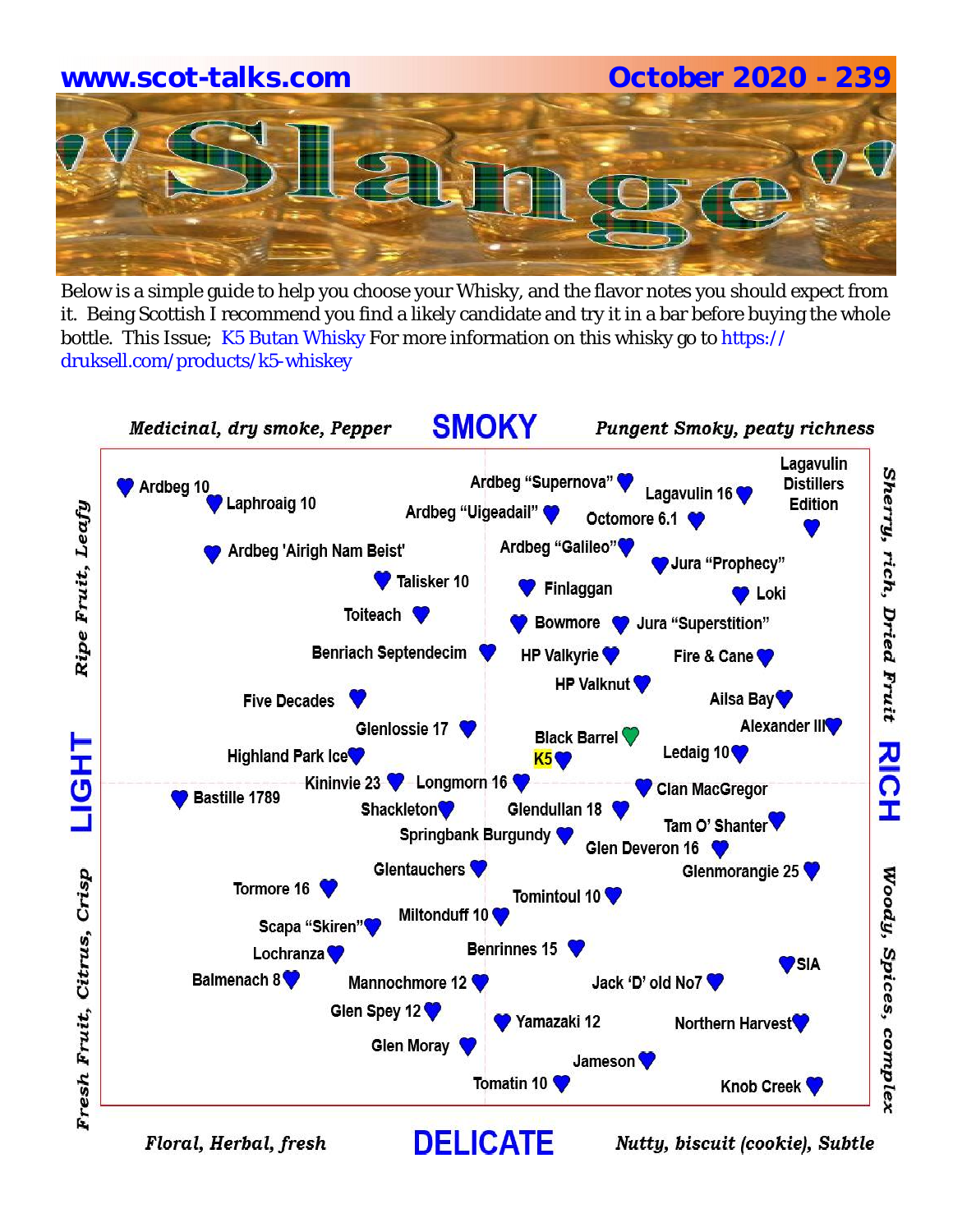

# **What you should know before taking another sip of scotch** Cont.

The act sanctioned scotch to be made in exchange for a license fee. With the incentive in place, the scotch industry became legitimate, and most of the smuggling died out quickly.

#### **Scotch has some specific production requirements**

Just as bourbon must be produced in the United States, scotch must hail from Scotland to get the prestigious designation on its label. But there are quite a few other requirements scotch makers must adhere to if they want to produce real scotch. Scotch is always made with water and malted barley in the mash, with other optional cereal grains such as wheat added to the mix. When it's distilled, an official scotch should not reach an alcohol by volume rate higher than 94.8 percent. Once distilled, the scotch is ready to be put into barrels, but it must be aged in matured oak barrels for at least three years in order to be considered scotch. And of course, that aging needs to take place in Scotland.

Once it's ready to be bottled, the final ABV should be no less than 40 percent. To reach that ABV, water and caramel coloring can be added, but nothing else is allowed to be introduced to the final product.

#### **There are multiple types of scotch**

As with any spirit, there are multiple ways to follow the requirements established for making that spirit while putting a twist on the traditional. And many scotch distilleries do just that. It's not uncommon to hear about single malt scotch, and that variety all has to do with the base of the spirit. Scotch must be made with malted barley, but it can have other cereal grains added in. However, those distilling single malts decide to skip any other grain additions, letting the flavor of only the barley being used shine through. Single malt scotch should also be distilled at a single distillery.

Blended scotch is another variety you'll often see, which is the result of a distillery combining multiple whiskeys with a variety of neutral grain spirits. Often, this method is utilized to blend a scotch that was produced at a higher quality with one of a lesser quality to stretch the product and offer a more balanced finished product.

# **Scotch gets its color from the barrel**

For a spirit to be considered scotch, it has to sit in the barrel for three years in Scotland. But it's not just an arbitrary requirement for the product to just sit on its home soil. The barrel actually does quite a bit to the spirit as it's housed in there for years.

When scotch comes off the still, it's entirely clear. But the barrel changes that, resulting in the golden-brown color we see in bottles.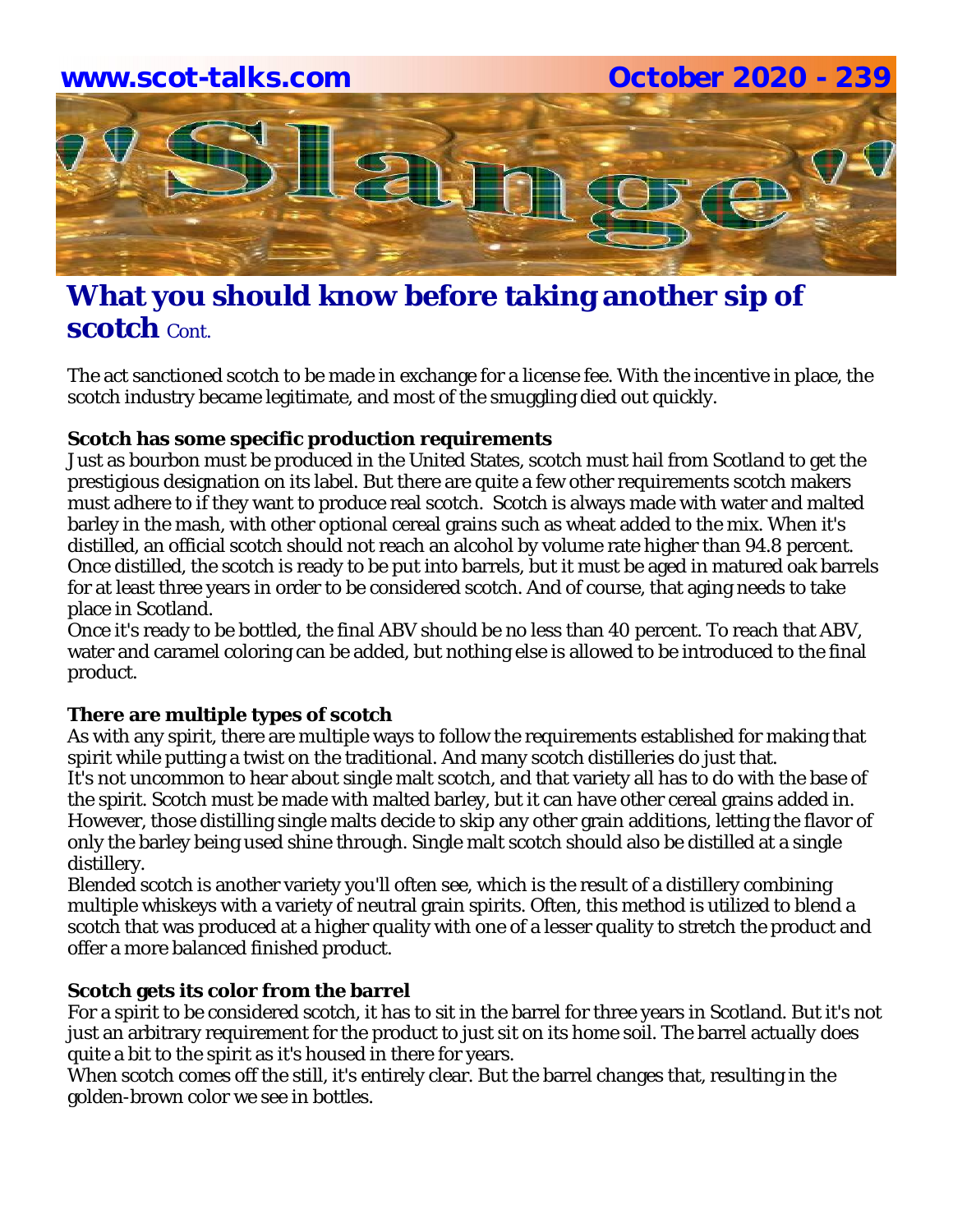# **www.scot-talks.com October 2020 - 239** 21

# **What you should know before taking another sip of scotch** Cont.

Scotch is typically aged in used bourbon barrels because of the characteristics of the American oak. Bourbon requires a new barrel for each batch of booze, so once it's used once in the U.S., it's tossed out. Many of these barrels make their way to Scotland, where they lend their rich flavors to the scotch housed inside.

The spirit takes on the characteristics of the charred interior of the wooden barrel, which is what gives off the flavor notes of honey, vanilla, caramel, and spice, along with the distinct color. Because alcohol is a solvent, it ends up soaking up the pigments from the brown interior of the barrel.

#### **Scotch is traditionally consumed with water**

If you've ever heard someone walk up to the bar and ask for a scotch and water, they're probably the person to take drink advice from. Scotch and water is a traditional combination, and for those who actually hail from Scotland, it's the only way to enjoy the spirit.

Scotch is meant to evoke an experience, and sipping the spirit brings a multitude of flavors to light. According to Business Insider, if you want to drink scotch like a Scotsman, added water is actually a necessity — and it's not just used to dilute the alcohol.

When water is added, it's typically only a splash or a few drops, but it changes the experience exponentially.

According to one study, when water is added to scotch, the structure of short-chain alcohols change, bringing diluted clusters to the surface of the glass. The water brings out the flavors of the scotch as you swirl it in your glass, taking you through an experience of flavors from orange and cinnamon to chocolate.

# **Scotch is continuing to grow in popularity**

If you're heading out to the bar on a Friday night, chances are, scotch isn't typically going to be your go-to order.

Bar orders often consist of vodka or gin because that's the type of cocktail you can sip quickly to get a buzz before you move on to the next bar.

Scotch is meant for sipping, and while you won't necessarily find the orders of scotch stacking up at a college bar, it's definitely still growing in popularity.

Scotch is exported to hundreds of different markets all over the world, including large exports to Asia, South America, and Africa. As of 2018, the scotch market was valued at nearly £4.9 billion, and it looks like that number will only continue to grow.

It will be interesting to see if scotch makers can keep up with demand considering scotch must be in the barrel for three years before it's bottled and distributed.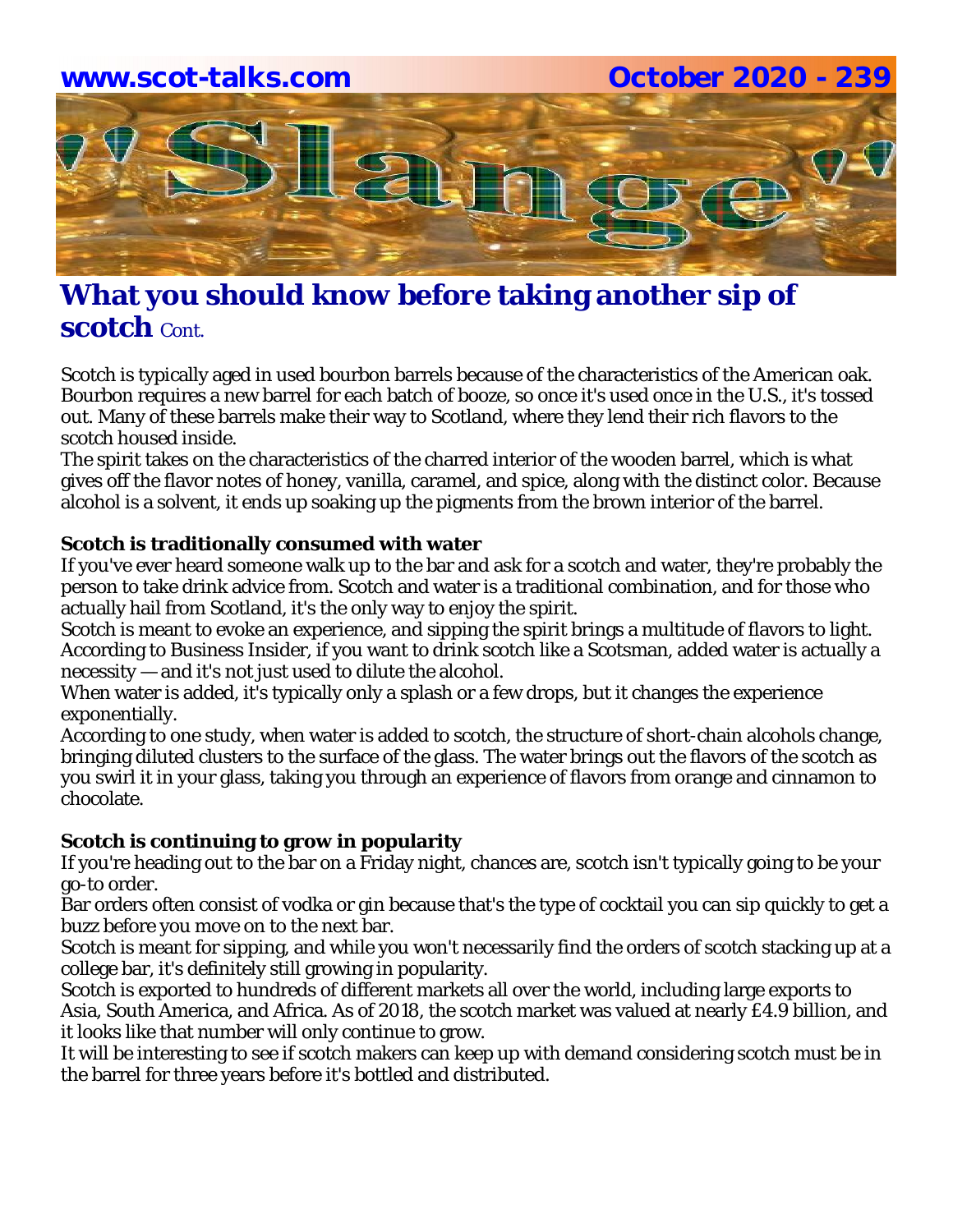

# **What you should know before taking another sip of scotch** Cont.

# **There are designated scotch regions**

There are certainly many requirements to meet when you're making scotch, the most important of which is the fact that the spirit must be produced in Scotland. But the geographic location classifications of scotch production goes even deeper than that. Scotland actually designates five specific scotch-producing regions across the country, and often, each region plays a role in the different characteristics that shine through in the final product. The production region is noted on the label.

Speyside, Lowland, Highland, Campbeltown, and Islay all produce different types of scotch within Scotland, with various notes from each of these varieties being more prominent than others. Speyside scotch is known for fruity scotches with notes of apple, pear, vanilla, and honey shining through, while Campbeltown scotches are typically super-powerful and full of flavor, with notes of smoke, salt, toffee, and vanilla.

Highland is an island region, so the scotch takes on island characteristics, with salty coastal malt notes that lends itself to a lighter scotch, while Lowland scotch features more of a grassy, earthy palate with notes of honeysuckle and cinnamon.

And as for Islay? It's a whole island of its own, with a huge focus on scotch production, putting out tremendous smoky-flavored, or peated, scotches.

#### **Scotland exports a ridiculous amount of scotch**

It's true: Scotch really is a major deal for Scotland. Employing more than 10,000 people across the country, the scotch industry in Scotland is incredibly robust. And all of those employees are supporting 133 distilleries throughout Scotland that produce scotch.

All of those distilleries are working to keep up with the rate at which Scotland is exporting scotch because drinkers around the world sure seem to love the stuff. It's certainly not just staying within the country for Scotsmen only to enjoy.

According to the Scotch Whisky Association, every second of the day, 42 bottles of scotch are shipped from Scotland. At that rate, the number of bottles being shipped totals over 1.3 billion bottles every year.

The export industry for Scotland is worth over \$6 billion, accounting for a significant percentage of Scotland's overall exports. And that number only continues to grow. In 2019, export rates to Asia and Africa grew at rates of 9.8 percent and 11.3 percent, respectively.

#### **Scotch should be stored in a specific way**

As it turns out, throwing your bottle of scotch anywhere you'd like to in your house or your freezer isn't going to cut it. Fine scotch requires a bit of finesse when it comes to storing it correctly.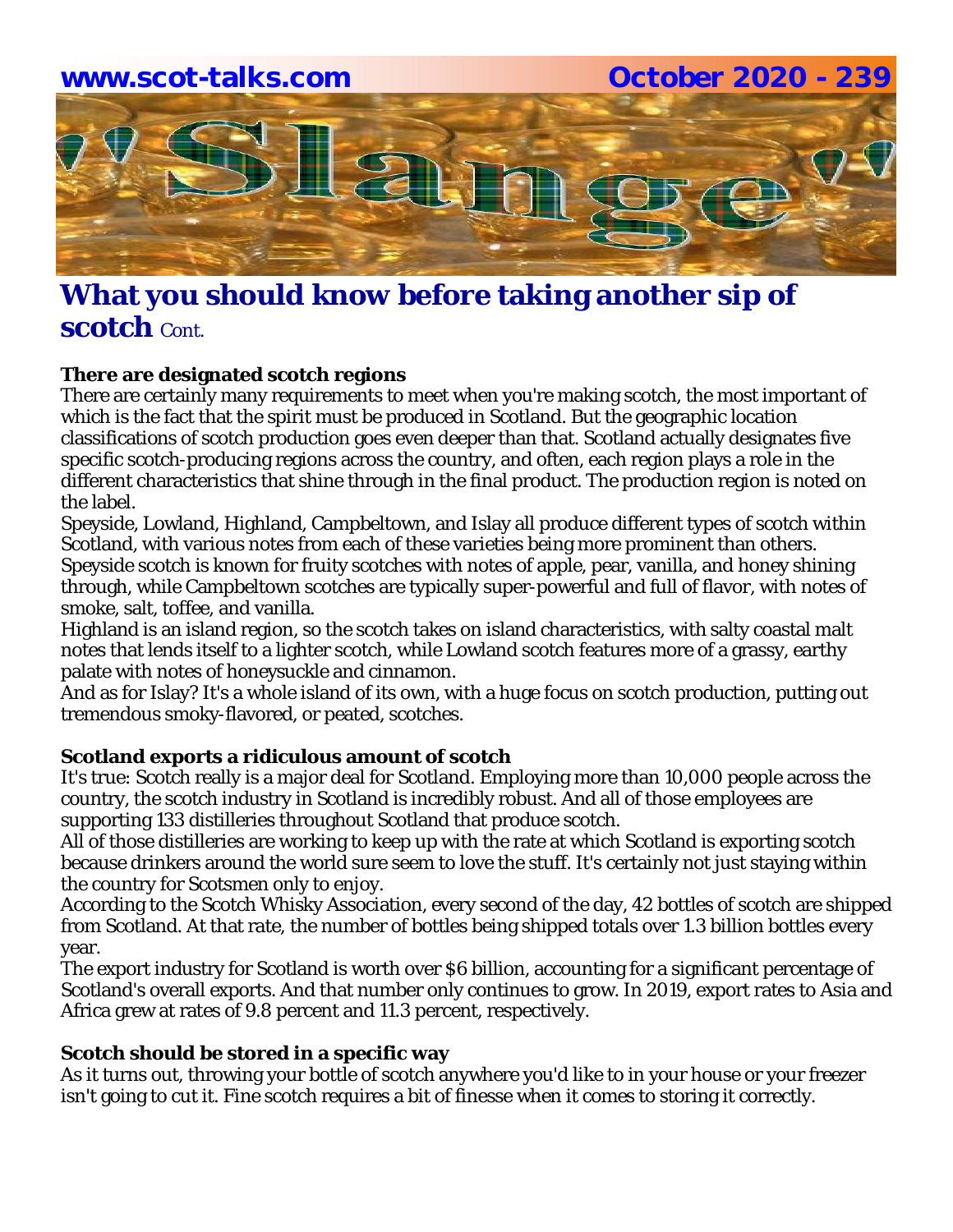# **www.scot-talks.com October 2020 - 239** lay

# **What you should know before taking another sip of scotch** Cont.

Scotch requires specific conditions when it comes to light and temperature, and if you have a bottle you're planning to sit on for a long time, it's definitely important to store it properly.

Direct light on your scotch can totally change the color of your scotch, which can in turn change the flavor or your favorite sipper.

Scotch is typically bottled in clear glass, making it vulnerable to light and sun, allowing for the product to change along the way. And because the sun can affect scotch, temperature certainly can too. When temperatures get warm, the scotch can expand in the bottle, forcing the stopper to pop open if it gets too hot.

And that's definitely not a mess you want to clean up.

To avoid any potential harm to the bottle or the precious liquid inside, scotch should be stored in a cool, dry place away from direct light. And to avoid any interaction between the scotch and the bottle stopper, it should be kept upright.

# **You can keep a bottle of scotch for a really long time**

When it comes to certain types of alcohol, some are definitely better consumed right away without sitting on them too long. On the other hand, beverages like wine are sometimes meant to be aged, depending on the varietal. But with scotch, it won't change with age, so it's totally fine to sit on it for a while.

Scotch does all of its aging in the actual barrel, so by the time it's bottled, it won't age any longer. If you've opened your bottle, it will stay relatively unchanged for one year if you've stored it away from direct sunlight and heat.

Wait any longer than a year since you opened the bottle, and oxygen starts to make its way in and affects the flavor.

But something unopened? It can last indefinitely. According to the Scotch Whisky Association, you can easily keep a bottle for 100 years.

The age comes with the barrel, not the age of the bottle. So even if you wait 100 years before opening a ten-year-old bottle, it will still have that same ten-year-old taste.

# **A single bottle of scotch once sold for \$1.9 million**

If you're a die-hard scotch lover, you may be willing to pay a hefty penny for a good bottle of scotch. But are you willing to pay almost \$2 million, as one scotch lover did? In 2019, a single bottle of scotch sold at Christie's Auctions in London for \$1.9 million, taking the crowd by storm.